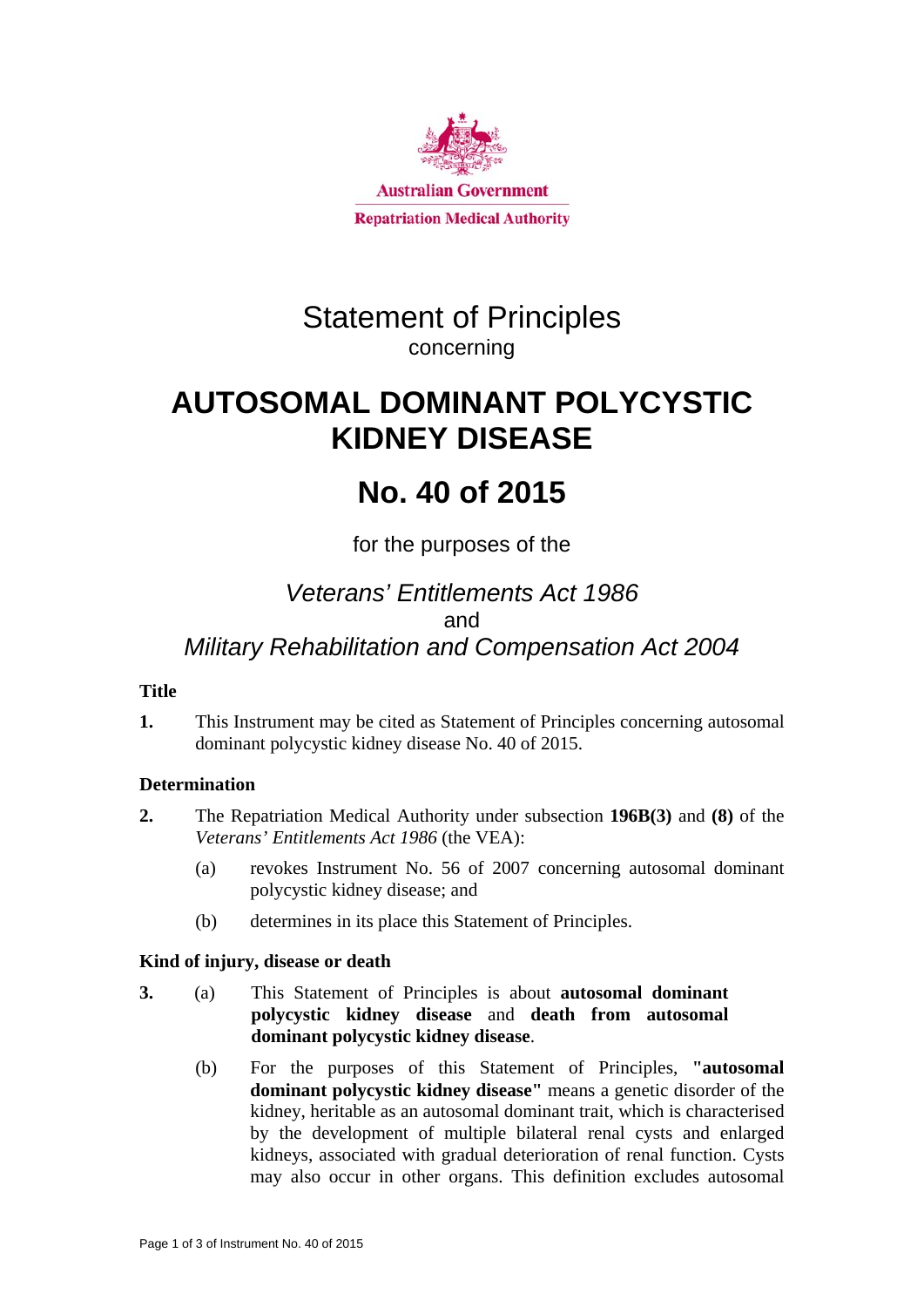recessive polycystic kidney disease, medullary sponge kidney disease, medullary cystic kidney disease or acquired cystic disease of kidney.

- (c) Autosomal dominant polycystic kidney disease attracts ICD-10-AM code Q61.2.
- (d) In the application of this Statement of Principles, the definition of **"autosomal dominant polycystic kidney disease"** is that given at paragraph 3(b) above.

#### **Basis for determining the factors**

**4.** After examining the available sound medical-scientific evidence the Repatriation Medical Authority is of the view that it is more probable than not on the sound medical-scientific evidence available, that the only factor that can be related to the cause of or material contribution to or aggravation of **autosomal dominant polycystic kidney disease** or **death from autosomal dominant polycystic kidney disease** and which can be related to relevant service rendered by veterans or members of the Forces under the VEA, or members under the *Military Rehabilitation and Compensation Act 2004* (the MRCA) is that set out in clause 5.

#### **Factors that must be related to service**

**5.** The factor that must exist before it can be said that, on the balance of probabilities, in relation to the circumstances of a person's relevant service causing or materially contributing to or aggravating **autosomal dominant polycystic kidney disease** or **death from autosomal dominant polycystic kidney disease** is inability to obtain appropriate clinical management for autosomal dominant polycystic kidney disease.

#### **Other definitions**

**6.** For the purposes of this Statement of Principles:

**"death from autosomal dominant polycystic kidney disease"** in relation to a person includes death from a terminal event or condition that was contributed to by the person's autosomal dominant polycystic kidney disease;

**"ICD-10-AM code"** means a number assigned to a particular kind of injury or disease in The International Statistical Classification of Diseases and Related Health Problems, 10th Revision, Australian Modification (ICD-10-AM), Eighth Edition, effective date of 1 July 2013, copyrighted by the Independent Hospital Pricing Authority, and having ISBN 978-1-74128-213-9;

**"relevant service"** means:

- (a) eligible war service (other than operational service) under the VEA;
- (b) defence service (other than hazardous service and British nuclear test defence service) under the VEA; or
- (c) peacetime service under the MRCA;

**"terminal event"** means the proximate or ultimate cause of death and includes:

(a) pneumonia;